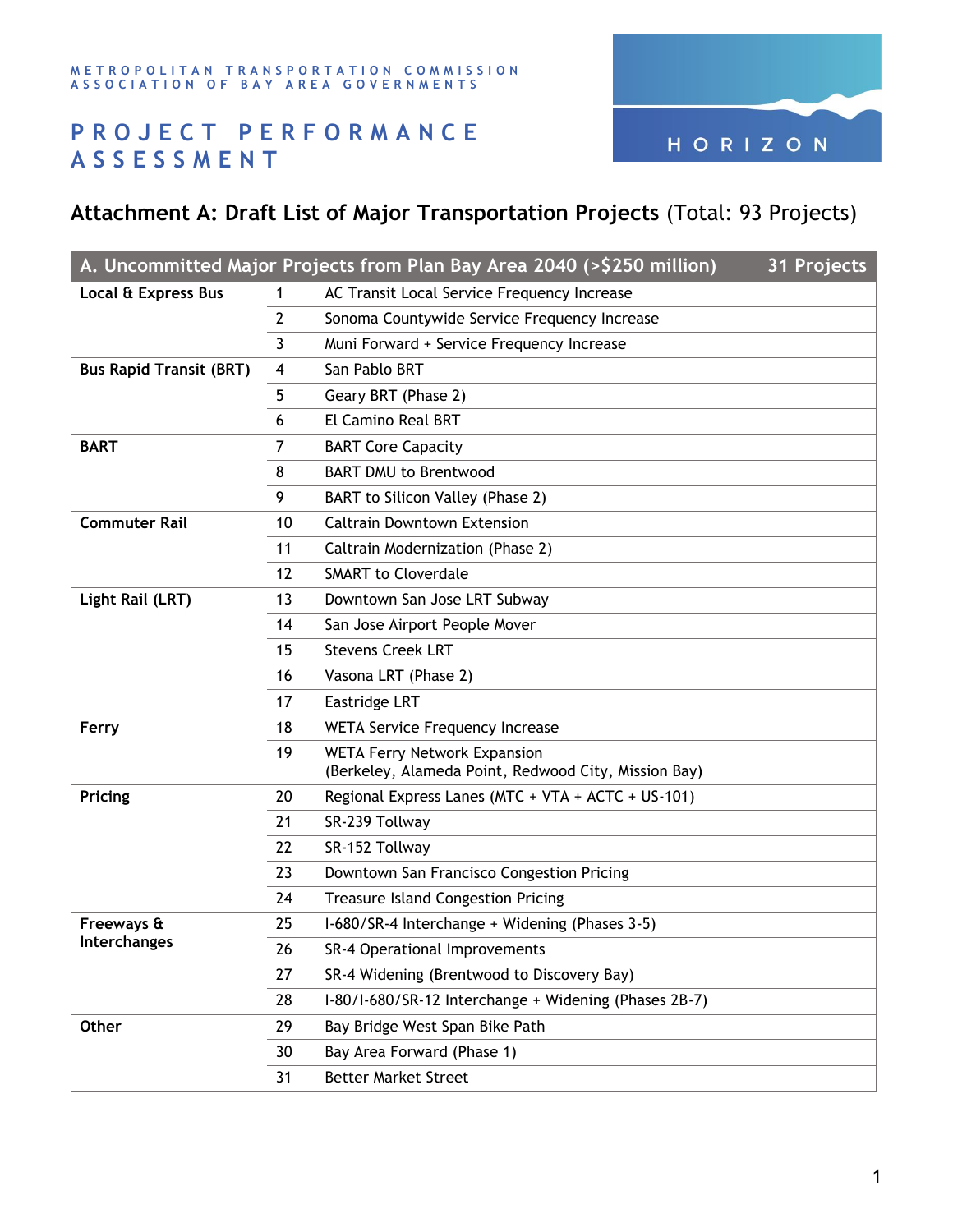

|                                                              |    | B. Transformative Projects from Public Agencies (>\$1 billion) | <b>37 Projects</b> |
|--------------------------------------------------------------|----|----------------------------------------------------------------|--------------------|
| Local & Express Bus                                          | 32 | AC Transit Transbay Service Frequency Increase                 |                    |
|                                                              | 33 | <b>AC Transit Rapid Network</b>                                |                    |
| <b>BART</b>                                                  | 34 | <b>I-680 BART</b>                                              | $\star$            |
|                                                              | 35 | <b>BART Evening Service Frequency Increase</b>                 |                    |
|                                                              | 36 | <b>BART</b> to Cupertino                                       |                    |
|                                                              | 37 | <b>BART</b> to Gilroy                                          |                    |
|                                                              | 38 | BART Gap Closure (Millbrae to Silicon Valley)                  |                    |
| <b>Commuter Rail</b>                                         | 39 | <b>Caltrain Grade Separation Program</b>                       |                    |
|                                                              | 40 | Caltrain Enhanced Blended System                               |                    |
|                                                              | 41 | <b>SMART</b> to Solano                                         |                    |
|                                                              | 42 | <b>Dumbarton Rail</b>                                          |                    |
|                                                              | 43 | <b>ACE Expansion</b>                                           |                    |
|                                                              | 44 | Valley Link (Dublin to San Joaquin Valley)                     |                    |
| Light Rail (LRT)                                             | 45 | Cupertino-Mountain View-San Jose Rail Loop                     |                    |
|                                                              | 46 | SR-85 Rail                                                     |                    |
|                                                              | 47 | North San Jose LRT Subway                                      |                    |
|                                                              | 48 | <b>VTA LRT Elevation</b>                                       |                    |
|                                                              | 49 | Muni Metro Southwest Subway                                    | $\star$            |
|                                                              | 50 | Muni Metro to South San Francisco                              |                    |
|                                                              | 51 | <b>Fremont-Newark LRT</b>                                      |                    |
| Freeways &                                                   | 52 | SR-37 Widening + Resilience Project                            |                    |
| Interchanges                                                 | 53 | SR-12 Widening                                                 |                    |
|                                                              | 54 | SR-92 Widening                                                 |                    |
|                                                              | 55 | I-580/I-680 Corridor Enhancements                              | $\star$            |
|                                                              | 56 | San Francisco Freeway GP-to-HOT Lane Conversions               | $\star$            |
| <b>Bridges &amp; Tunnels</b>                                 | 57 | Richmond-San Rafael Bridge Replacement                         |                    |
|                                                              | 58 | Webster/Posey Tube Replacements                                |                    |
|                                                              | 59 | SR-87 Tunnel                                                   |                    |
| <b>Networks</b>                                              | 60 | South Bay Rail + Resilience Project                            |                    |
| Individual components of                                     | 61 | Megaregional Rail Network + Resilience Project                 | $\star$            |
| network proposals may be<br>required to undergo further      | 62 | VTA LRT/BART South Bay Network                                 | $\star$            |
| project-level analysis for<br>consideration in Plan Bay Area | 63 | I-80 Busway + BART to Hercules                                 | $\star$            |
| 2050.                                                        | 64 | Oakland/Alameda Gondola Network                                |                    |
| Multimodal /<br><b>Next Generation</b>                       | 65 | Alameda County BRT Network + Connected Vehicle Corridors       | $\star$            |
|                                                              | 66 | I-680 Multimodal Improvements (BRT, SAVs, Gondolas)            | $\star$            |
|                                                              | 67 | Contra Costa Autonomous Shuttle Program                        | $\star$            |
|                                                              | 68 | Mountain View Autonomous Vehicle Network                       | $\star$            |

*\* Submitted by member of public/NGO as well (either partially or fully)*